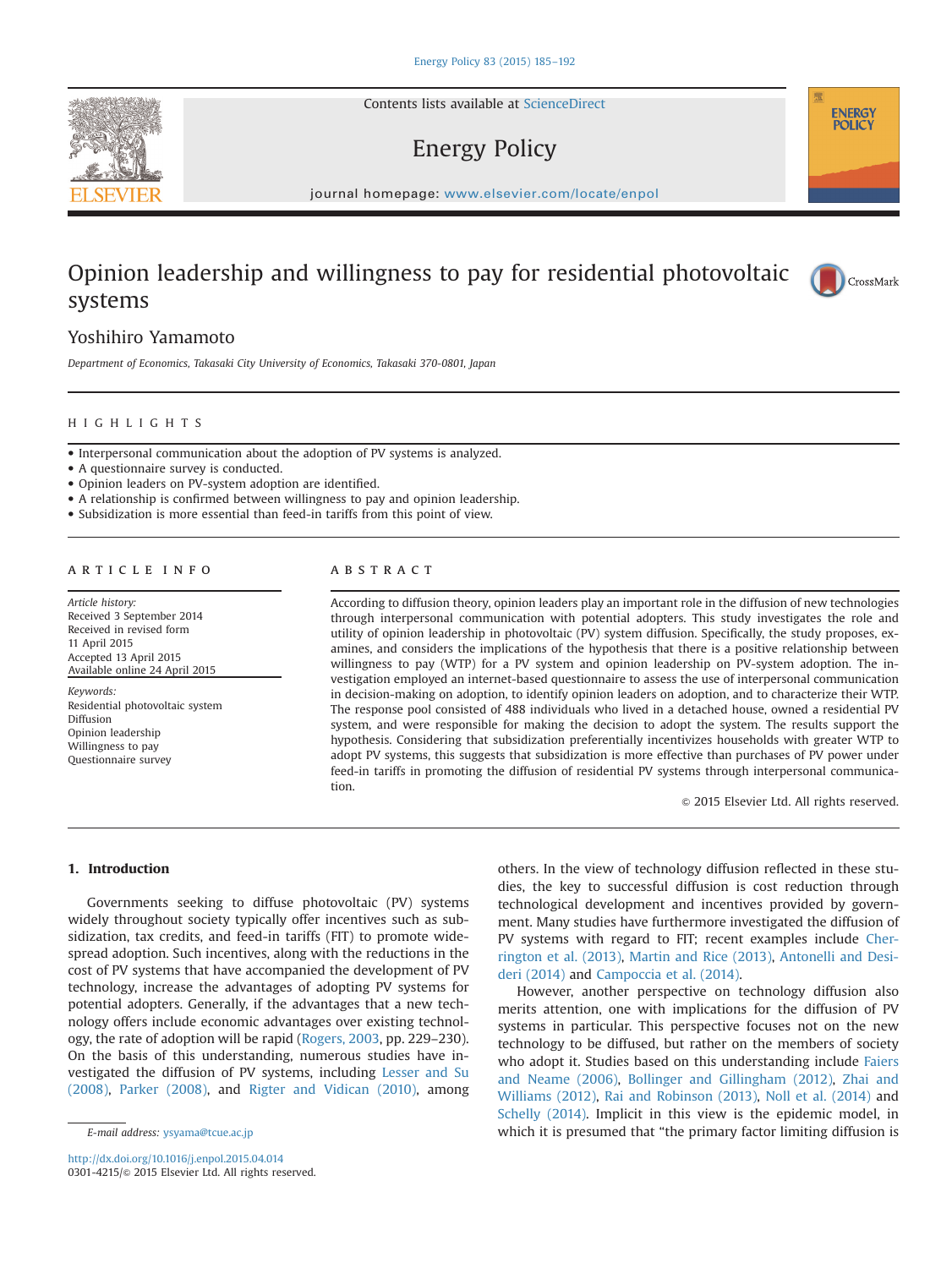information, and that the most important source of information about a new technology is people or firms who have tried it" (Jaffe et al., 2003, p. 489). From this viewpoint, communication between those who have already adopted and those who have not yet but are considering adopting must be understood to play an important role in diffusion. Furthermore, such communication is most likely to occur if those who have already adopted are regarded as opinion leaders who are often asked for information or advice.

In a seminal work on technology diffusion, Rogers (2003) offered a comprehensive analysis of the role played by opinion leadership and opinion leaders in the diffusion of innovations such as new ideas and technologies. According to Rogers, diffusion may be defined as "the process in which an innovation is communicated through certain channels over time among the members of a social system" (p. 5). Opinion leadership, in particular, is "the degree to which an individual is able informally to influence other individuals' attitudes or overt behavior in a desired way with relative frequency. Opinion leaders are individuals who lead in influencing others' opinions" (p. 300). From these definitions, it follows that for potential adopters in the process of decisionmaking on adoption, "one way to cope with the inherent uncertainty about an innovation's consequences is to try out the new idea on a partial basis…. A demonstration can be quite effective in speeding up the diffusion process, especially if the demonstrator is an opinion leader" (p. 177).

This view suggests that if opinion leaders adopt PV systems during an early phase of the diffusion of a new technology, the subsequent diffusion—through the mechanism of interpersonal communication—will be broader, more rapid, or both than it would be if they had not adopted. The assumption of interpersonal communication as the mechanism of opinion leadership furthermore suggests an alternative policy approach to incentives than currently employed to promote PV-system diffusion. If some condition marking a person as an opinion leader on PV-system adoption could be identified, a government might use it in designing an incentive program to encourage opinion leaders to adopt preferentially. Critically, the development of such an approach would depend on finding such a condition.

I hypothesize that there is a positive relationship between willingness to pay (WTP), that is, the maximum amount of money a person is willing to pay for a PV system, and the level of opinion leadership exerted by that person, and hence, that greater WTP can serve as a condition indicating higher opinion leadership. (WTP can be understood to represent how much a person values a PV system since he or she will not pay more than this value to obtain one.) The reasoning behind this hypothesis is that opinion leaders are more likely than others to recognize—and pay for—the high value that solar power generation by PV systems offers to society.

If this hypothesis is correct, then policymakers could increase the diffusion of PV systems with programs designed to incentivize those with greater WTP to adopt preferentially. This would be a relatively easy task since WTP involves monetary values that could tractably be reflected in an incentive program.

The present study offers an empirical investigation that supports the above hypothesis. In the investigation, the first question examined was whether or not interpersonal communication plays a role in decision-making on PV-system adoption; in a survey of households with installed PV systems, respondents were asked, first, whether or not they had received information or advice from those who had already adopted, and second, whether or not they were asked for information or advice from those who were considering adopting. When it was shown that interpersonal communication plays a role in decision-making on PV-system adoption, the investigation then turned to characterizing respondents with regard to opinion leadership and WTP. In particular, opinion leaders were identified as those who not only adopt the innovation—in this case, a PV system—earlier than others, but also are respected enough by other members of a social system to be asked for information or advice about the innovation.

The remainder of the paper is organized as follows. Section 2 presents as background a brief review of preceding studies, as well as a brief survey of the status of PV system diffusion and governmental policy with regard to diffusion in Japan. Section 2 also presents the methodology of the survey and an overview of the questionnaire; critically, this part explains how opinion leaders are identified. Section 3 presents the results and offers discussion regarding the use of interpersonal communication in PV-system diffusion, identification of opinion leaders, and WTP. Finally, Section 4 explores the policy implications of the results and concludes with suggestions for future research.

#### 2. Methods

As background to the present study, which employs a questionnaire survey conducted in Japan, this section begins with a brief review of several preceding questionnaire-based studies, as well as a survey of the status of PV-system diffusion and governmental policy with regard to diffusion in Japan. (For more on PVsystem diffusion in Japan, see also Mendonça, 2007, pp. 71–75.)

Critical to the survey employed in this study is the methodology of how opinion leaders are identified among respondents. The latter half of this section describes the procedure employed for identifying opinion leaders, which is predominantly based on the work of Rogers (2003). Finally, this section offers an overview of the survey, including a description of the respondents.

#### 2.1. Literature review

Numerous studies have investigated the role of interpersonal communication in technology diffusion, among which Griliches (1957) and David (1966) are widely regarded as seminal. Other studies have addressed energy issues (Stern, 1992; Wilson and Dowlatabadi, 2007; Bollinger and Gillingham, 2012; Rai and Robinson, 2013). However, only a limited number of studies have focused on the diffusion of residential PV systems. Two of these in particular support the present study by showing the role of interpersonal communication in PV technology diffusion: Bollinger and Gillingham (2012), which provided a methodology for identifying peer effects and applied it to PV-system diffusion in California, and Rai and Robinson (2013), which quantified the effects of different information channels on aspiring PV adopters' decision-making.

Furthermore, the following studies provide context for the questionnaire survey-based approach taken in the present study. First, Labay and Kinnear (1981) investigated, by means of a questionnaire survey, differences in perceptions of the attributes of residential solar heating and hot water systems between adopters and non-adopters, with attention to demographic characteristics of respondents. Like the present study, Labay and Kinnear examined decision-making in the purchase of a new technology, if not PV systems, in view of differences between people. In contrast, the present study is concerned not with differences between adopters and non-adopters—Labay and Kinnear's concern—but rather with differences in level of opinion leadership among adopters.

Second, Jager (2006) also employed a questionnaire survey to investigate how people reach the decision to adopt a PV system. Jager examined the effects of information and support meetings organized by a municipality. The study shed light on social aspects of PV-system diffusion, showing that social motives, such as